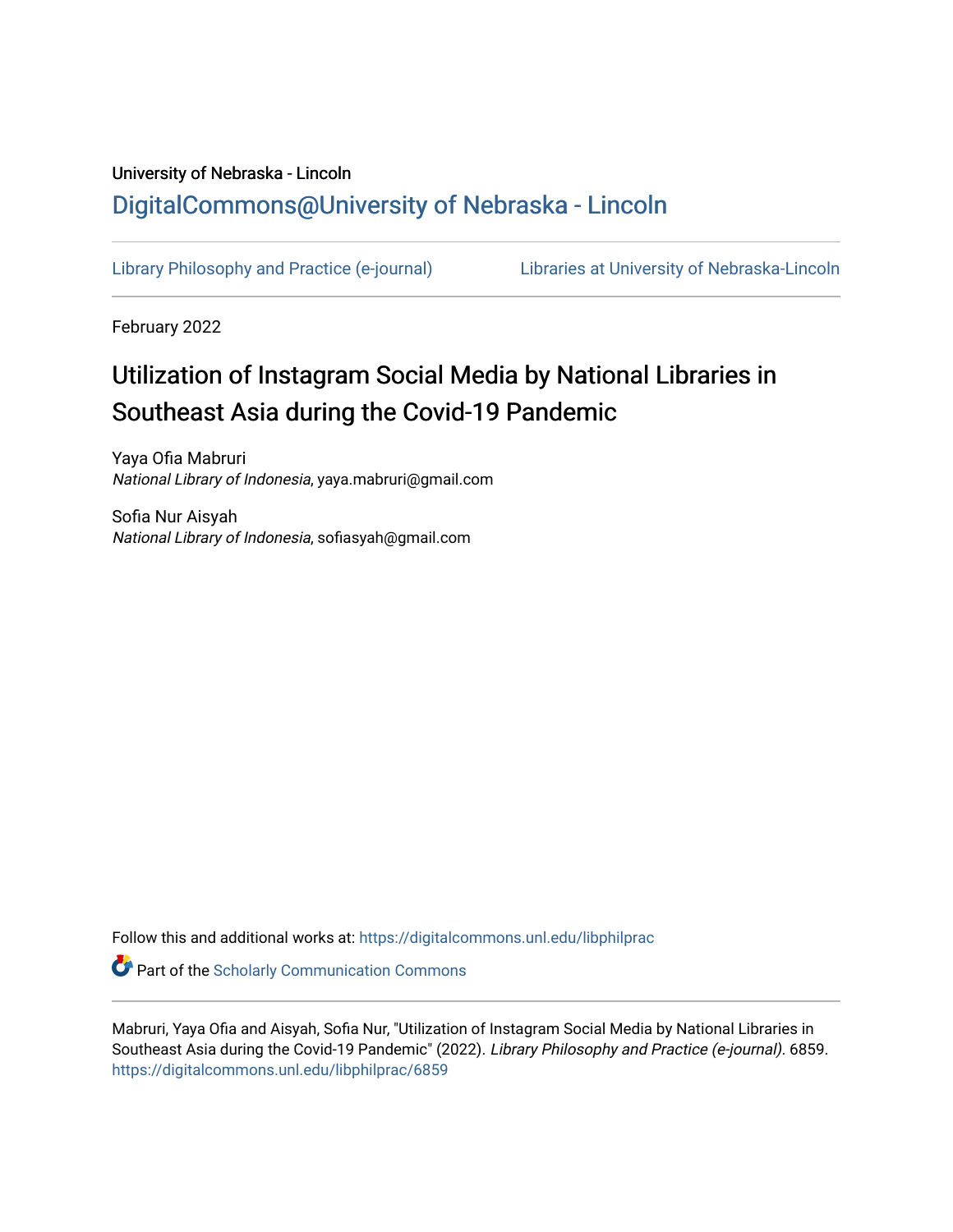## **Utilization of Instagram Social Media by National Libraries in Southeast Asia during the Covid-19 Pandemic**

## **Yaya Ofia Mabruri<sup>1</sup> Sofia Nur Aisyah<sup>2</sup>**

#### **National Library of Indonesia**

#### **ABSTRACT**

The Covid-19 pandemic has forced various life orders to change, activities that are usually done manually have turned into digital-based ones. National Libraries in Southeast Asia have an important role in providing relevant and factual information to avoid inappropriate information. The existence of the pandemic has hampered access to libraries. This has encouraged the national library to maximize the use of social media, especially Instagram as a forum for promotion and service extensions so that the public still gets the information and knowledge they need. This study discusses the use of Instagram by the three National Libraries namely Indonesia, Malaysia, and Singapore. The method used is qualitative descriptive, researchers describe the data that has been obtained from three national library Instagram accounts during the pandemic (January 2020-September 2021). The results show Malaysia has the highest frequency of content posts with an average of 102 per month. For the distribution of the most content types, Singapore posted 66% mixed content, Indonesia posted 33% event content, and Malaysia posted 43% event content. In response, Indonesia received the most likes and comments, followed by Malaysia and then Singapore. The three Instagram National Libraries have utilized various Instagram features such as posts, stories, story highlights, live, and videos. Account rebranding such as drafting designs and feeds is highly recommended. To attract the community interest, they must maximize the reels feature, create more diverse content, and consistently create quality, useful, current, and needed content.

Keywords: *Instagram, social media, national library, Southeast Asia, Covid-19 Pandemic.*

#### **I. Introduction**

The condition of the COVID-19 pandemic that has hit the world since late 2019 has changed the order of life in all sectors. There are not a few impacts caused by the pandemic around the world, one of which is also affected is Southeast Asia with the majority of which are developing countries. Adaptation from this change in the order of life also needs to be done, especially in Southeast Asian countries. Many life arrangements have changed, namely when the order of life which is usually done manually, inevitably now has to be done digitally by using technology to limit mobilization outside the home and avoiding crowds. This poses a big challenge to the people of the world, there is a big change in the way of doing business or working and in the world of education which mostly has to be done in a new environment, namely a virtual environment (Mangla, 2021).

As it is known that the support from technology, communication and information in developing countries in Southeast Asia has not been able to support the culture of a new life order as a result of the pandemic. However, it is undeniable that the use of social media

<sup>1</sup> Corresponding author. Email: [yaya.mabruri@gmail.com](mailto:yaya.mabruri@gmail.com)

<sup>&</sup>lt;sup>2</sup> sofiasyah@gmail.com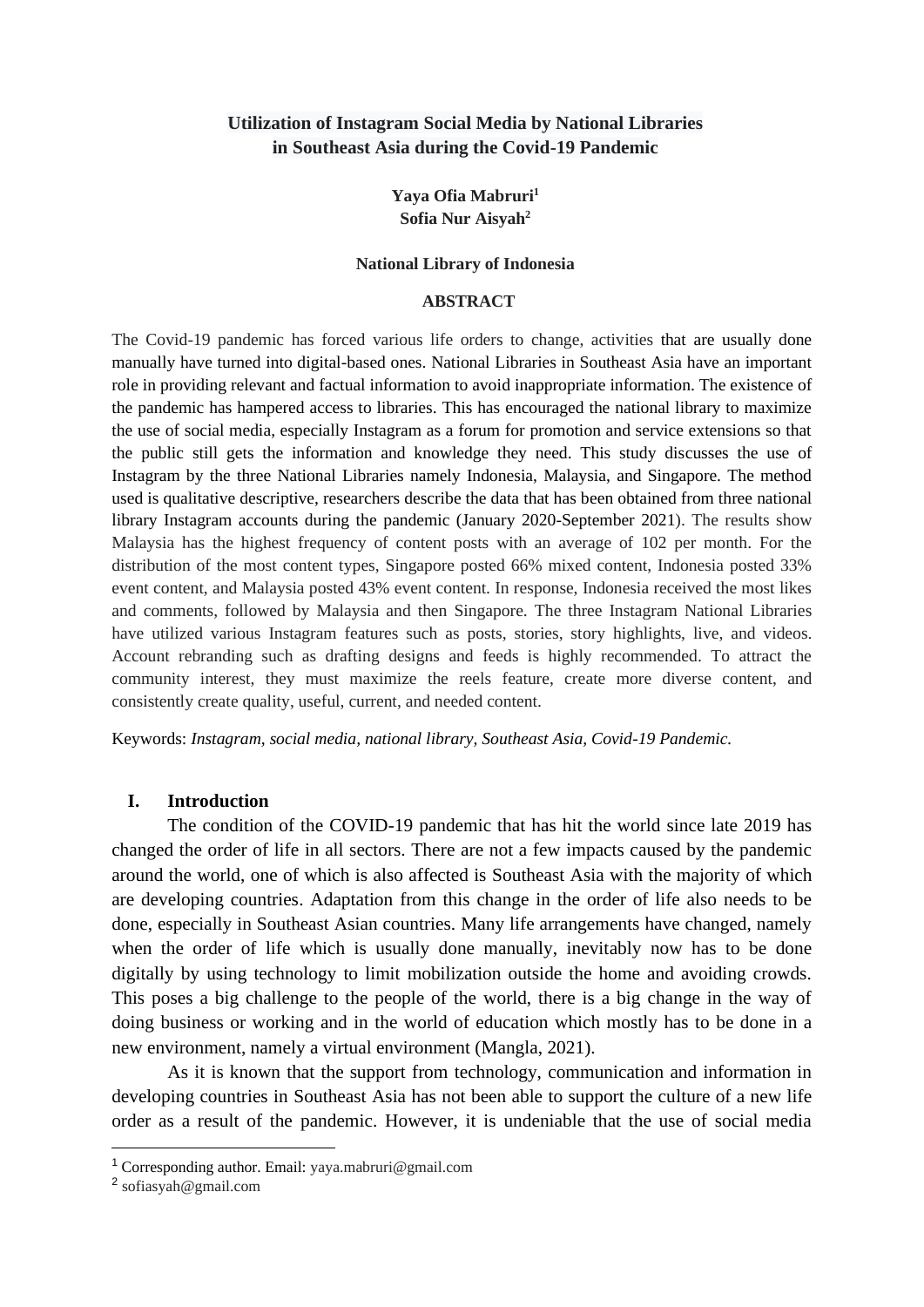remains an existence and does not affect anything, on the contrary, the use of social media as a means of exchanging information everywhere is increasingly being used. In fact, most people around the world use social media more as a support in accessing information in every new order of life. It was stated that social media was used appropriately to maximize its utilization for the workforce and education while supporting limited activities to prevent the transmission of the covid-19 virus (Wong, [et.al,](http://et.al/) 2020). The use of social media and the internet cannot be separated in everyday life, especially during a pandemic, people prefer to surf on social media and then surf deeper on the internet than reading books or printed articles to find information.

One of the most popular social media nowadays is Instagram. Social media, which now provides many mainstay features, from photos, videos, short videos, live broadcasts and other mainstay features, is used by most people for various daily life support. The users of Instagram are also diverse, from small children to the elderly. In Indonesia, the number of Instagram users until July 2021 is 91.77 million users. The largest users are in the 18-24 year age group, which is 36.4%. Instagram is the third most used social media platform, after YouTube and WhatsApp (Rizaty, 2021). This percentage shows that the existence of Instagram is very visible in its use in the community. In addition, Instagram is a social media that is very widely used by the younger generation, meaning that the existence of Instagram among the younger generation is very visible (Matthews, 2014; Duncan, 2016)

Libraries as information providers also play an important role in providing information to the public during the pandemic. Moreover, the existence of libraries is now very visible and is no longer underestimated, there are many people who understand very well the importance of a library. This is because the library provides various sources of information that are very diverse and you can almost say the library provides what is the information needs of the community. During the pandemic, the role of libraries in providing various information did not go away. In fact, libraries were increasingly motivated to continue to provide relevant and factual information according to the needs of the community. What's more is the national library where every level of society in each country can certainly access all types of information sources.

National libraries have an important role in providing relevant and factual information to avoid inappropriate information. The existence of this pandemic makes access to the national library a little hampered, of course this happens in almost all national libraries in the world. It was stated by the Slovak National Library that their general things and daily routines have changed since the pandemic, where they had to close library services in the early days of the pandemic (Katarina, 2021). However, this certainly does not stop national libraries from innovating, the existence of this pandemic has forced every national library around the world to continue to adapt in the new order. One of the ways or innovations carried out by the national library is by utilizing social media, where the role of social media for the national library is very important.

The use of social media by the national library also helps the public to find out what information can be accessed, even though there are restrictions on national library service hours during the pandemic. It was stated that the national library during this pandemic used various kinds of technology, communication and information to continue operating to serve the community in meeting their information needs, one of which was the use of social media.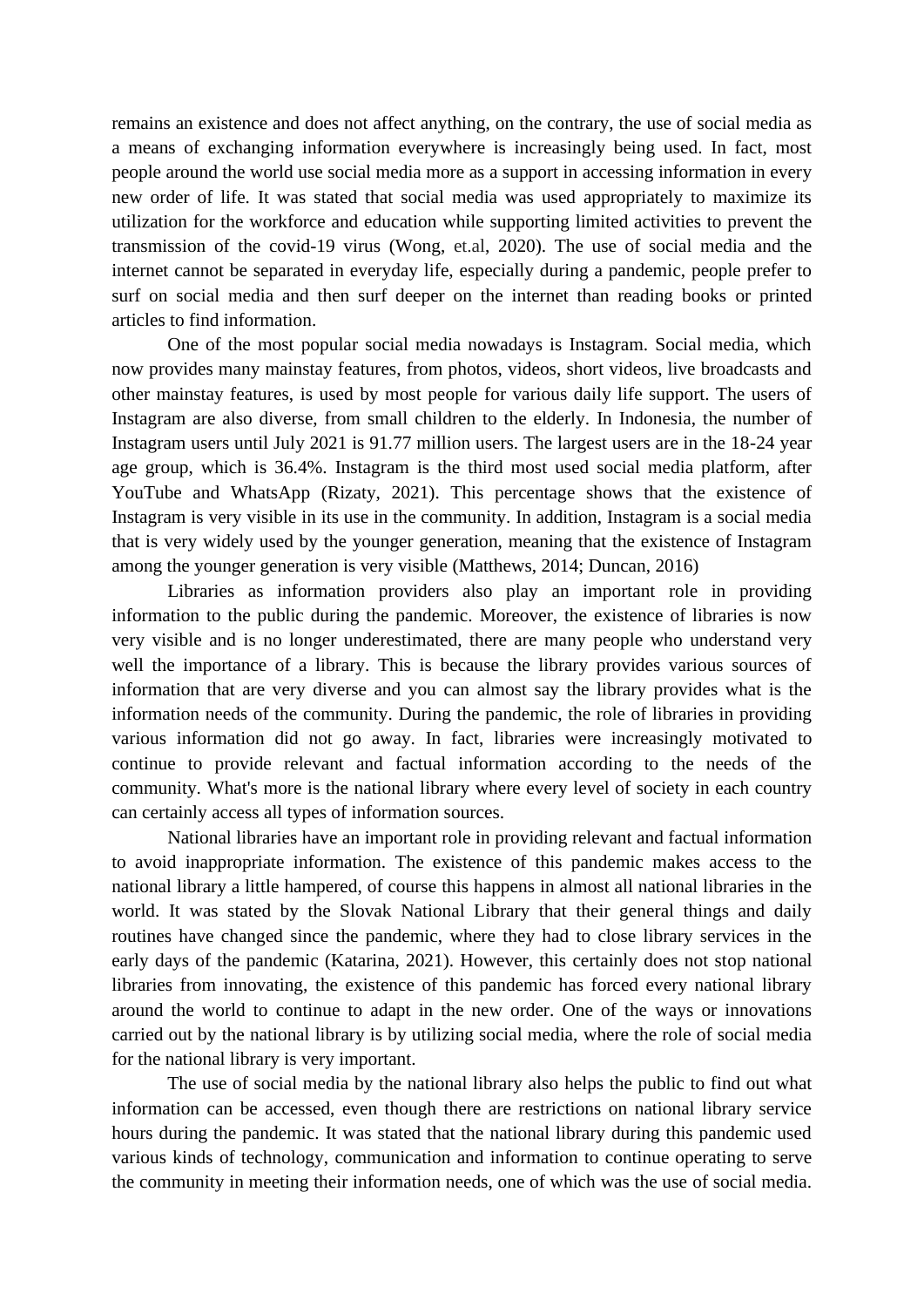The Bangladesh National Library during this pandemic continued to open administrative services in a way without direct physical access to users and 52% used social media to create public awareness of the existence of the library (Begum [et.al,](http://et.al/) 2021). The use of social media was also carried out by the Slovak National Library during the pandemic, it was stated that when there were regional restrictions there the library opened service opportunities by keeping in touch with the public using social media, so that the use of social media was used intensively (Katarina, 2021).

Seeing the various situations of National Libraries in various parts of the world which intensively utilize social media during the pandemic, it is increasingly visible that national libraries also show their existence to continue to exist in society by using social media. However, when viewed from the difference in countries, especially countries in Southeast Asia, of course it cannot be equated with the national libraries of countries around the world that have used social media intensively in libraries. Especially when viewed from the condition of the country, most of the countries in Southeast Asia are developing countries. The use of social media by the National Libraries in Southeast Asia is still not seen intensively, this can be seen from various things, for example from the number of followers, the content created, and the activity of Instagram social media accounts in particular. Even though the use of Instagram can help national libraries to maintain their image and continue to help improve the literacy culture of their country's people.

Moreover, with the use of Instagram which has many fans around the world, they can access information from national libraries from any part of the world. Through Instagram, the national library can increase its existence and become more modern. This study will discuss specifically about the three National Libraries in Southeast Asia, namely the National Library of Indonesia, the National Library of Singapore and the National Library of Malaysia in the use of social media as a service, especially Instagram which is a trend in society to be used widely. The discussion of this research is to see the frequency of submissions from each national library, the type of content sent, the response of users or the public from each country where the national library is located, as well as the use of what Instagram features are used by each library in order to maximize promotion and use of social media during the COVID-19 pandemic.

## **II. Literature Review of Research on the Use of Instagram by National Libraries in Southeast Asia**

The use of social media by libraries is a form of adaptation so that libraries still *exist* in the information society. Especially in the era of the Covid-19 pandemic, social media is very helpful for libraries to always build *engagement* with users. Regardless of the library type, social media has been used as an effective channel for service promotion, *knowledge sharing,* etc. There are many studies that have been done on the use of social media by libraries. The following are three studies which are the main reference sources in this study.

The first research was conducted by Suharso & Muntiah (2020) with the title Utilization of Instagram Social Media in College Libraries. This article aims to determine the use of Instagram social media in university libraries in Indonesia. There are three university library accounts observed by the author, namely the University of Indonesia Library, Gadjah Mada University Library, and the Bandung Institute of Technology Library. Through this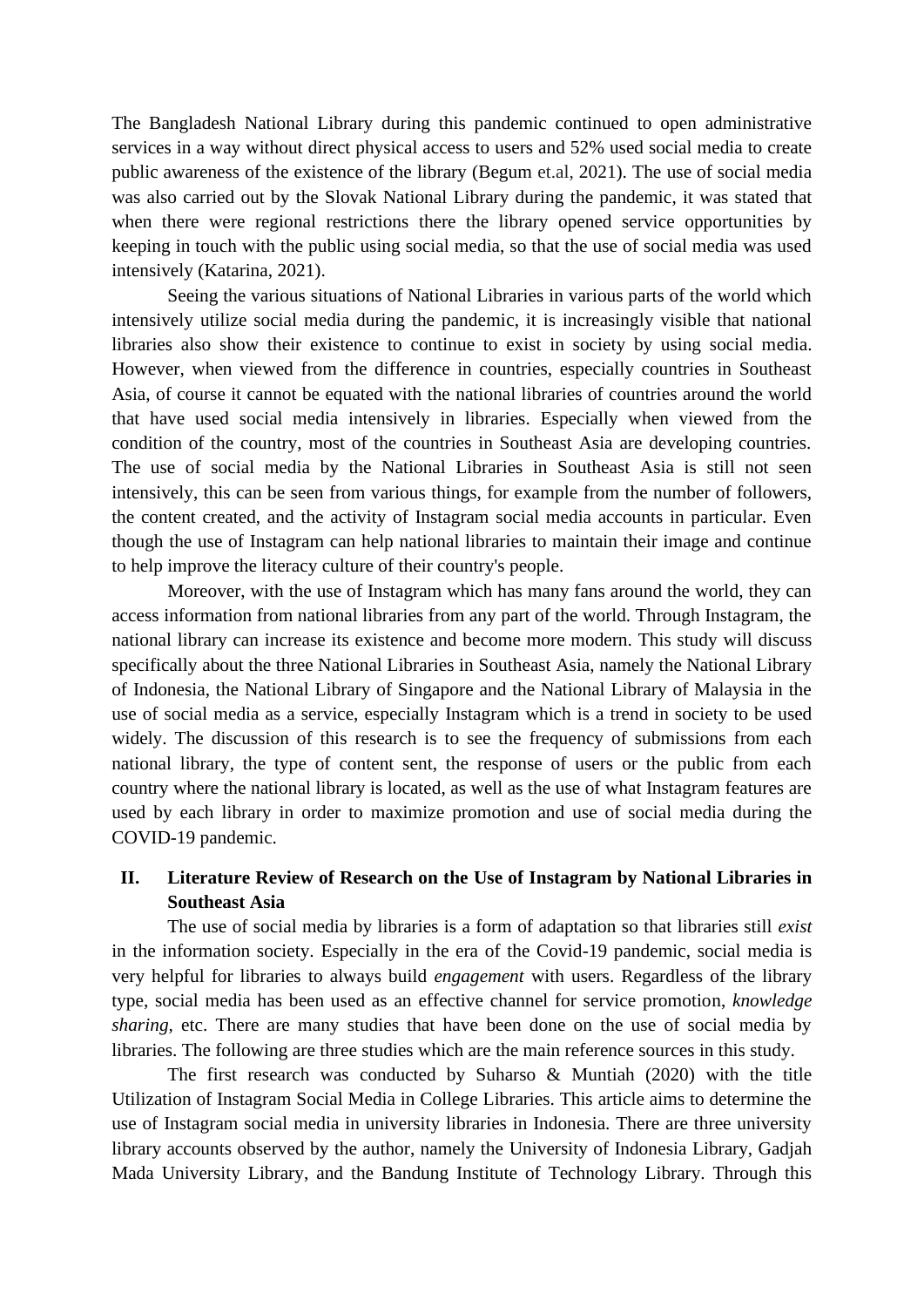account, the author collects data regarding the frequency of use, the type of content published, and the user's response to the Instagram content. The results show that in terms of posting frequency, the Gadjah Mada University Library is the most active library in terms of the number of submissions compared to the other two libraries. Meanwhile, the library with the most user enthusiasm is in the University of Indonesia Library, this can be seen from users who ask a lot of questions and give likes to posts. The types of content published by the three Instagram accounts include activities/events, holiday greetings, and information related to libraries to general knowledge that is useful for readers.

The second study was written by Suharso and Pramesti (2019) with the title Library Promotion Through Instagram: Studies in the Airlangga University Library. The article contains information about how to promote the library through Instagram. This article aims to observe how the forms of interaction offered by the Instagram application and how the Airlangga University Library uses the facilities contained in Instagram itself. The results of the study show that the Airlangga library has utilized all the facilities available on Instagram in carrying out library promotions. The library has used the Instagram story facility, upload video, upload photos, and even do Instagram live to promote the library.

The third research is entitled Analysis of Twitter Social Media Account Content of the University of Indonesia Library and Airlangga University Library by Akbar (2018). This study aims to describe the unit of content analysis, namely the content nature, library services, and the news form obtained on both Twitter accounts. The results of this study can be presented as follows. First, based on the content nature, on both Twitter accounts information content is more dominant in demand. Second, based on the library services, on Twitter account (University of Indonesia Library) public relations and services are more dominantly in demand. Meanwhile, on the Twitter account (Airlangga University Library) library user guidance services and library event content are more dominantly in demand. Third, based on the news form content, on both Twitter accounts text and image content are more dominant in the interest of users.

The three studies above have proven that social media is an effective platform for service promotion, *knowledge sharing*, building *engagement* with users, and maximizing library use by users. The effectiveness of the use of social media by libraries can be studied from four aspects. Based on the research above, the four aspects are posting frequency, user response, and utilization of the features contained in the social media used.

#### **III. Research methods**

This research is a descriptive qualitative research. Qualitative research is research that deals with ideas, perceptions, opinions, beliefs of people to be studied and all of which cannot be measured by numbers. In this study, the theory used in the research is not forced to obtain a complete picture of a matter according to the human view that has been studied (Sulistyo-Basuki, 2006). Descriptive research is collecting data based on the factors that support the object of research, then analyzing these factors to look for their role (Arikunto, 2010). Descriptive qualitative approach is a method of data processing by analyzing factors related to the object of research by presenting data in more depth on the object of research.

Data collection technique is done by doing documentation. The intended documentation is to collect research supporting documents. Documents can be in the form of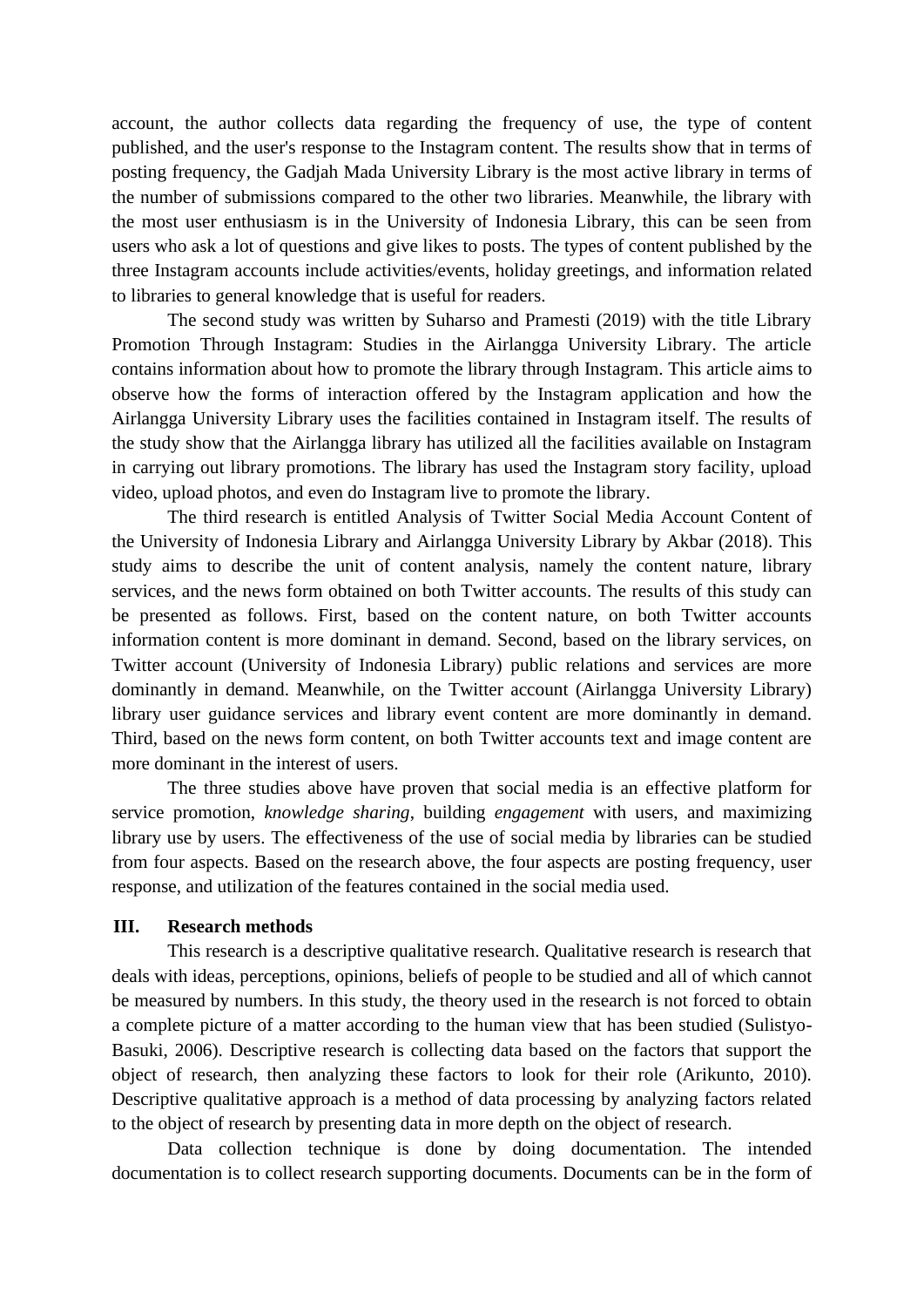writing such as life histories, images such as photos, and other forms of monumental works, including documentation contained in Instagram accounts (Sugiyono, 2014). Documentation was carried out on three Instagram accounts of national libraries in Southeast Asia which have more than 1000 followers, namely the National Library of Indonesia ([@perpusnas.go.id\)](http://perpusnas.go.id/), Malaysia National Library (@pnm\_rasmi), and Singapore National Library (@nationallibrarysg). The data taken on the three library Instagram accounts is limited from the year since the emergence of Covid-19, namely January 2020 to September 2021. Data collection is done by looking directly at the library's Instagram account. The data taken include Instagram content, frequency of use of Instagram, user responses in Instagram content, and the use of Instagram features.

## **IV. Results and Discussion**

## **A. Post Frequency**

Previous research discussed the frequency of posts on Instagram as a means of library promotion for the last 3 years from 2017 to 2019 with the highest total of 709 posts (Suharso & Muntiah, 2020). Meanwhile, in this study, the time span used was during a pandemic, from January 2020 to September 2021.

| No.                         | National Library Instagram | <b>Total Posts</b> |
|-----------------------------|----------------------------|--------------------|
|                             | Indonesia                  | 828                |
| $\mathcal{D}_{\mathcal{A}}$ | Singapore                  | 513                |
| 3                           | Malaysia                   | 2137               |

**Table 4.1 Total Post of Contents (January 2020 - September 2021)**

**Graph 4.1 Number of content posts per month**



The results of the data in table 4.1 related to the frequency of posts by the National Library of Indonesia (Perpusnas RI) Instagram can be seen that during the pandemic from January 2020 to September 2021 there were a total of 828 content posts that were posted. Of course, from the total postings of the National Library of Indonesia's Instagram account, there are various types of content. In addition, it can be seen in graph 4.1 that there is an average number of content posts per month by the National Library of Indonesia's Instagram account, which is 38 content posts per month. In the period from January 2020 to September 2021, the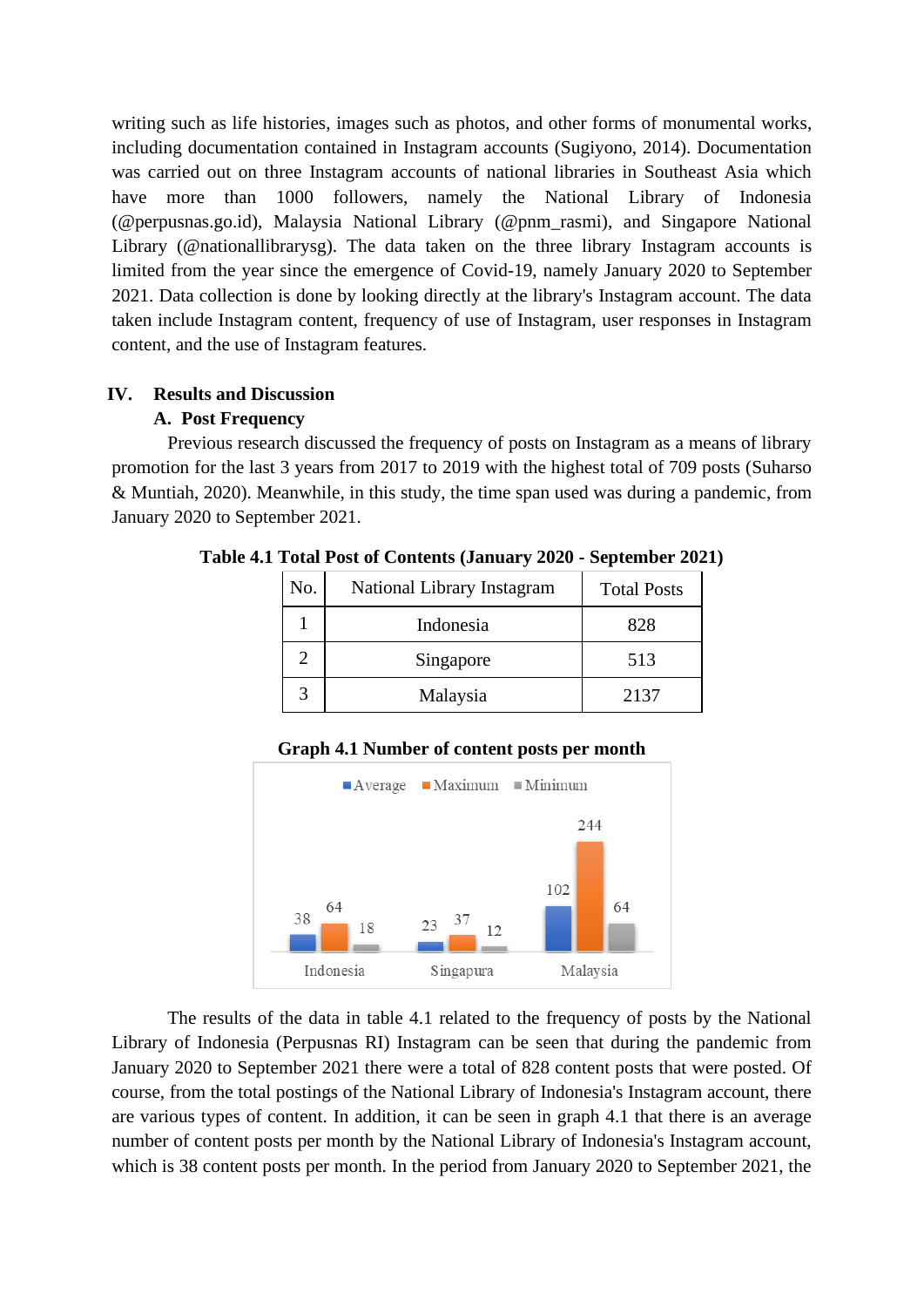National Library of Indonesia's Instagram account posted the most content, which was 64 posts in August 2020, while the minimum amount of content sent was 18 posts in February 2020.

The results of the data in table 4.1 relate to the frequency of submissions made by the National Library Singapore. There are 513 total submissions from January 2020 to September 2021. Of this total submissions, of course, contain a variety of diverse content. It can be seen in graph 4.1 that the average total posts on the National Library Singapore's Instagram account are 23 posts per month, with the highest number of posts being 37 posts in June 2021 and the lowest total posts being 12 posts in March 2021.

The Instagram account belonging to the National Library of Malaysia (pnm\_rasmi) can be seen in table 4.1. The total frequency of postings to the pnm\_rasmi account from January 2020 to September 2021 is 2137 posts. From graph 4.1 the average post per month is 102 posts, the most shipments are 244 posts in March 2020 and the least shipments are 64 posts in September 2021. Judging from the frequency of sending this pnm\_rasmi instagram account the most or the most often posted every month, of course the content sent by this account is very diverse.

When viewed from the acquisition of data related to the frequency of total submissions each month and the time period from January 2020 to September 2021, the three libraries in Southeast Asia use Instagram with different treatments. This can be seen from the frequency of submissions, where the Malaysian state library account is very diligent in posting with diverse content on its Instagram account, the acquisition of the most total submissions during the pandemic period is 2136 submissions. The second rank is the Instagram account of the National Library of Indonesia with the frequency of posts during the pandemic period as many as 828 posts and the last rank for the frequency of sending content on the Instagram account is the National Library Singapore with only 513 posts. It can be seen that national libraries in Southeast Asia during the pandemic used Instagram to communicate with users or the public when the library did not open its services. Of the three national libraries, the most active using Instagram during the pandemic is the National Library of Malaysia, this can be seen from the content submissions that were made the most by this account in March 2020 as many as 244 submissions. If you look more deeply, indeed, the national library of Singapore does not send as much as the national library of Malaysia and the national library of Indonesia.

During this pandemic period, when viewed from the frequency of submissions made by each national library in using Instagram, every library using Instagram is to remain able to provide services during the pandemic. This is also done by public libraries in Bangladesh during the pandemic, where libraries are increasingly using social media to keep in touch and receive services from the community, even though this situation is new for all library staff (Begum, et. al, 2021).

#### **B. Content Type**

Suharso & Muntiah (2020) have carried out a classification in identifying the types of content uploaded in the context of library promotion using Instagram. The study divides the types of Instagram content into 5 classifications, namely event content, internal, speech, library information, and knowledge. The graph below illustrates the distribution of content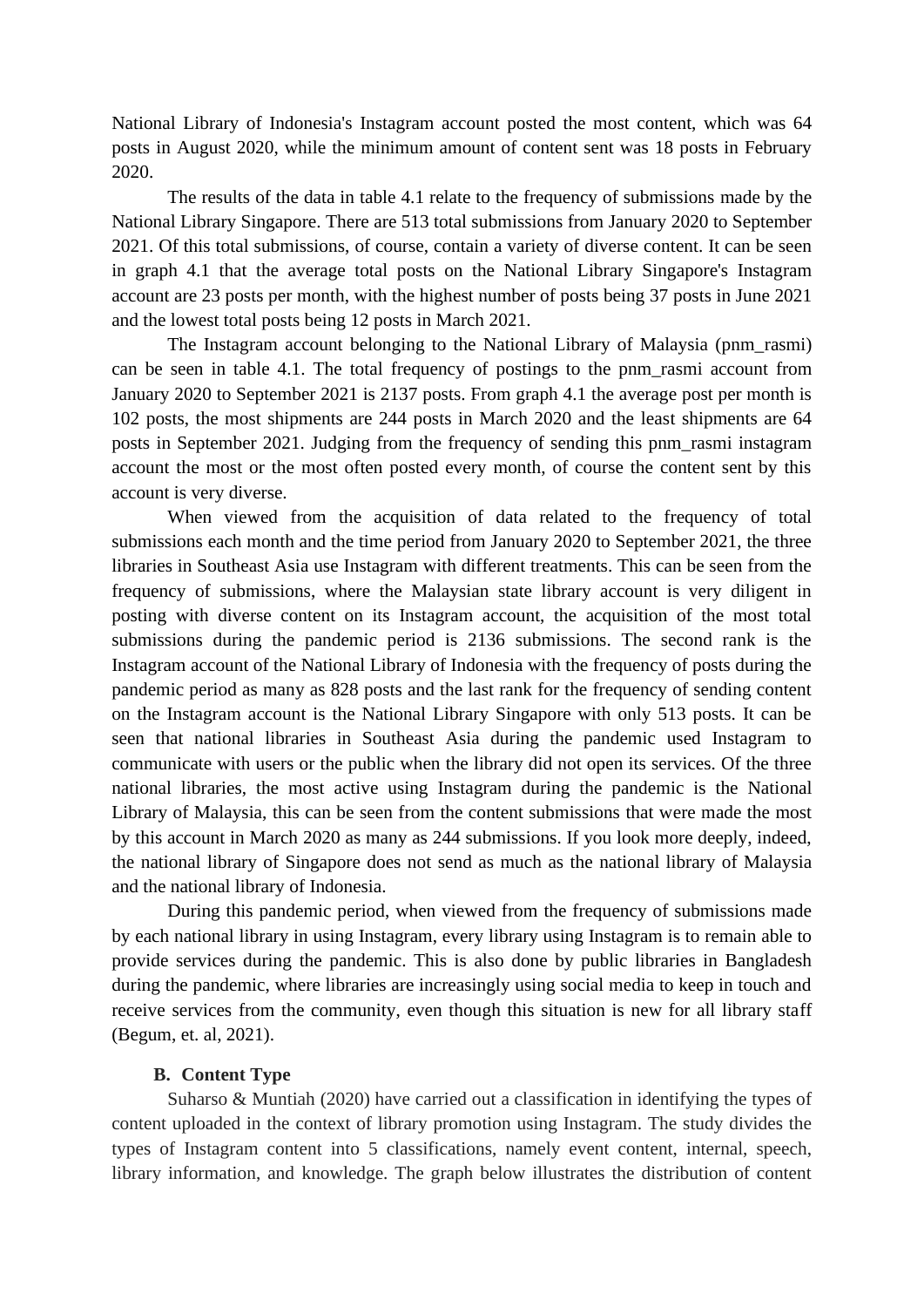types on three Instagram accounts in Southeast Asia. Observation results show that the type of content can be classified into 6 types of content, namely event, internal, speech, library information, knowledge, and mixed content.



**Graph 4.2 Distribution of Content Types**

 $\blacksquare$  Event  $\blacksquare$ Internal  $\blacksquare$  Greeting  $\blacksquare$  Library Information Knowledge  $\blacksquare$  Mix

Graph 4.2 describes the distribution of content types on three Instagram National Libraries in Southeast Asia, namely Indonesia, Singapore and Malaysia. The distribution of Instagram content of the National Library of the Republic of Indonesia ([@perpusnas.go.id\)](http://perpusnas.go.id/) is 33% of event content, such as the Indonesian Reading Ambassador Webinar Activity, Vlog Challenge Literacy Competition, Community Literacy Index Improvement, Library Visit Day, National Reading Movement Day and so on. Furthermore, 28% of Library Information content includes information on selected collections, operating hours of library services, library facilities, user satisfaction surveys and others. Then each for greeting content and mixed content the percentage is 15%. Greeting content is greetings for national and international holidays, while an example of mixed content is the commemoration of Library Visit Day which is coupled with webinars, competitions, quizzes and so on. As many as 6% contain internal content such as recruitment of new employees, library anniversary, and organizational values. Finally, as much as 4% contain knowledge content such as knowledge about the Covid-19 Pandemic.



**Image 4.1 Examples of National Library Event Content of the Republic of Indonesia**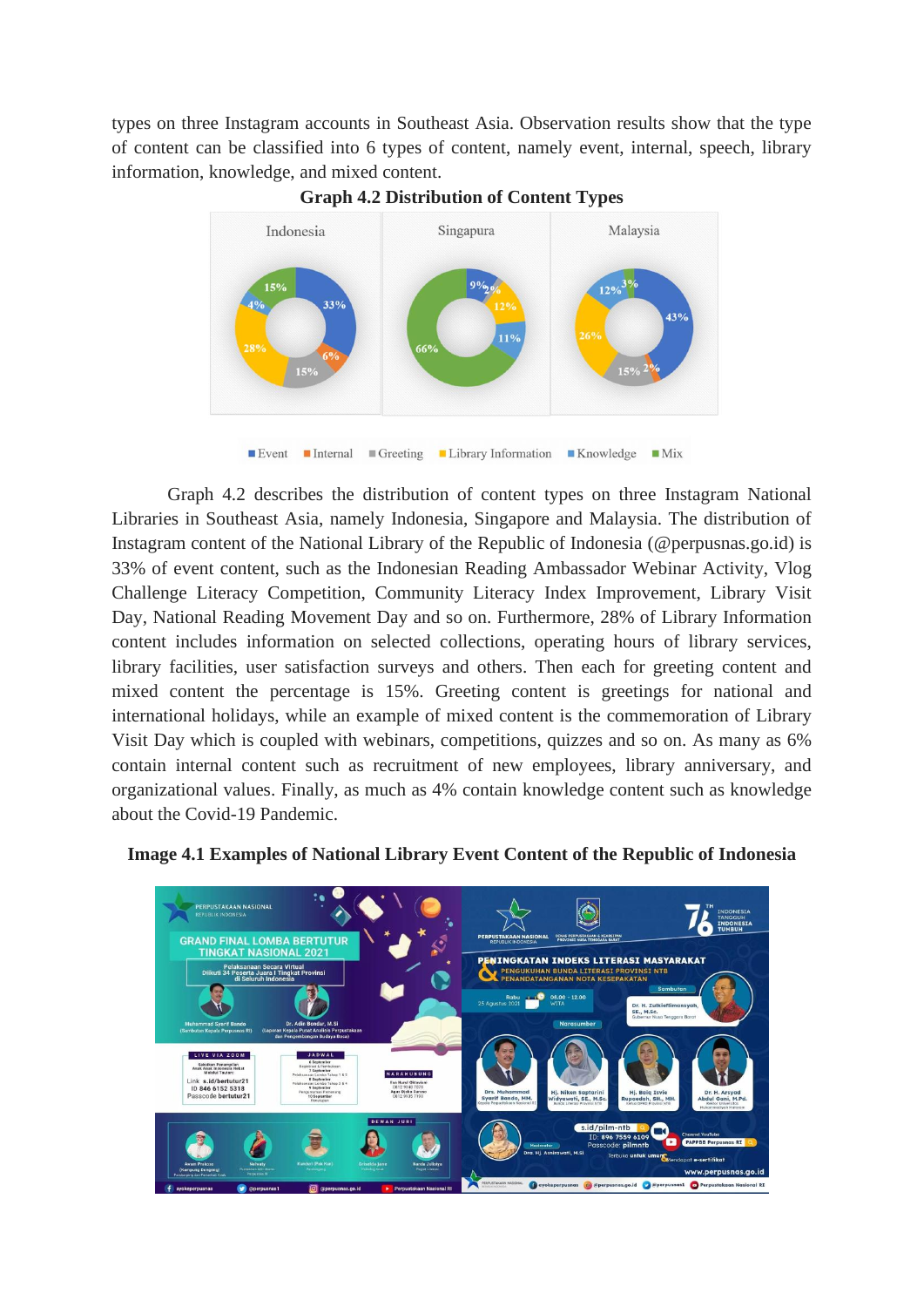Graph 4.2 describes the type of content that is most often posted on Singapore's Instagram account, it is the type of mixed content or mixed content as much as 66% by loading knowledge content and library information. For example, the contents of historical collections owned by libraries are posted by including a synopsis of historical collections and how to access the collections, so in addition to providing access to information related to library collections, they also provide a little information about the contents of the collection. The next content that is mostly sent by this Instagram account is about library information, which is 12%, usually this content contains about library service hours, the latest library collections and other things related to library information. Next is knowledge content with a percentage of 11%, usually the content sent is content that contains general knowledge, for example Singapore's independence day and general things about Singapore. The next content is event content with a percentage of 9%, this content usually contains events or activities carried out by the national library and the target of the event is the public who can participate and enliven the event or activity being held. The least content is content about greetings with a percentage of 2%, usually this greeting content contains greetings for big holidays, such as Merry Christmas and New Year and other greetings.



**Image 4.2 Example of Singapore's National Library of Content Mix**

Graph 4.2 describes the types of content that are most often posted by the Malaysian Library of Malaysia's Instagram account, namely event content with a percentage of 43%, most of the content of events held by libraries or state events involving libraries. Furthermore, the most frequently posted content is library information content with a percentage of 26% with various information about the library, such as the latest collections, prices and descriptions of collections, as well as library service hours. Next is greeting content with a percentage of 15%, greeting content on this Instagram account usually contains greetings for big holidays, national days, and what is unique are quotes. The quotes on this account are inspirational or motivational quotes, reminders about religion and so on. It can be said that posting these quotes is something that libraries do routinely. For knowledge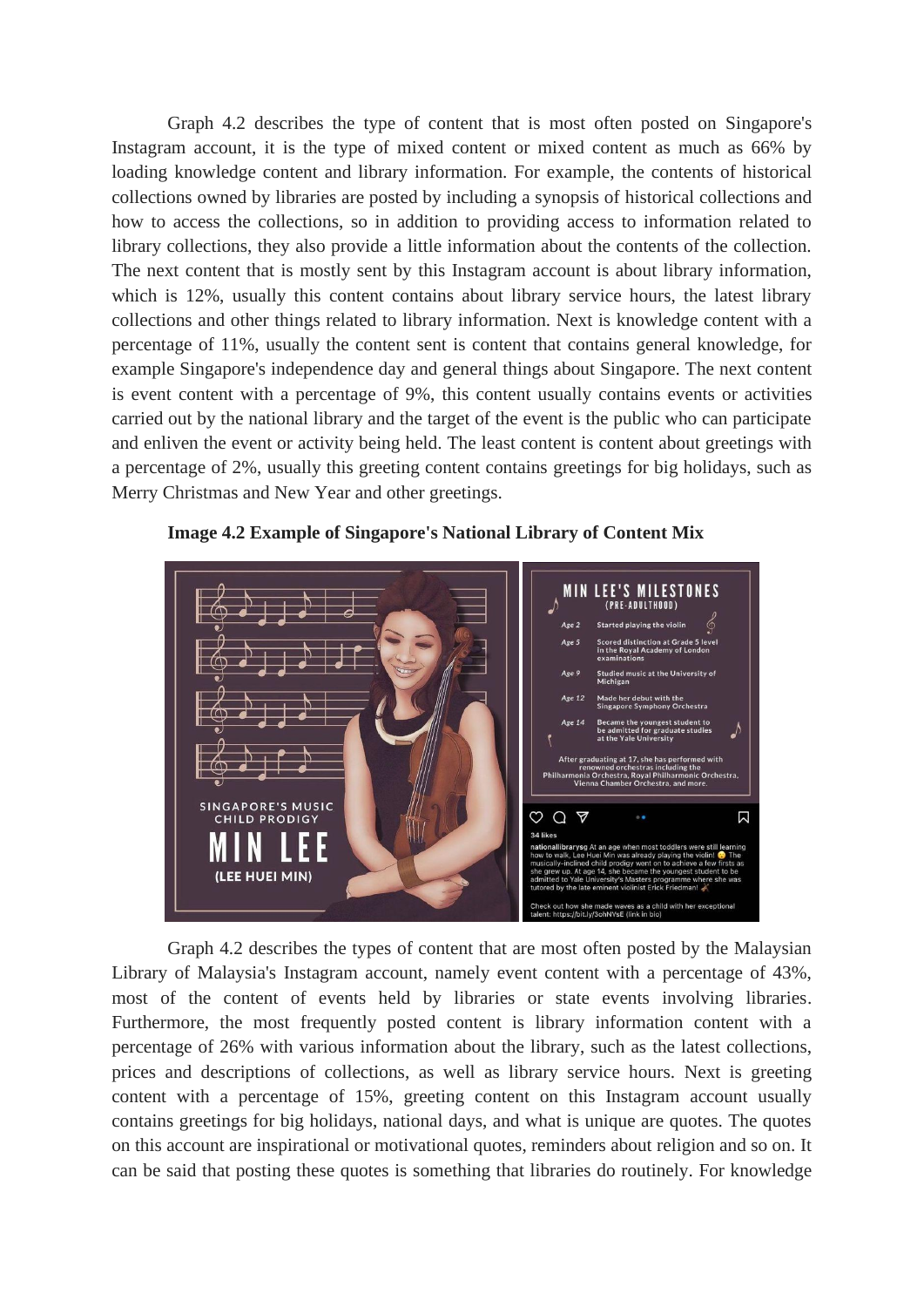content the percentage is 12%, usually this content contains general knowledge and knowledge about the country of Malaysia, besides this knowledge content also includes quizzes or questions that are general or specific to attract public responses who are followers of the pnm\_rasmi instagram account and this is also a the uniqueness of the Instagram account that is used by the Malaysian state library. For the percentage as much as 3% is mixed content, usually this content is a combination of knowledge with library information or in the form of promotion of a new library collection that contains a little synopsis of the collection, there is also content for state holidays with a little history. The smallest percentage is as much as 2% containing internal library content, usually this content contains activities from internal libraries, for example, greetings from library staff, congratulations on the inauguration of the new head of the library and the like.





When viewed from the type of content posted by national library accounts in Southeast Asia, of course, each has its own uniqueness and characteristics in its content. This can be seen from the comparison results of the three types of content with the highest percentage, for example from the @nationallibrarysg account the type of content with the highest percentage is mixed content with a percentage of 66%. This account belonging to the Singapore national library is very diligent in posting library information content by combining knowledge, for example, the various types of collections owned by the library which are photographed and then uploaded by providing a description (*caption*) about the origin of the collection, description of the collection, and how to access the collection. the. The other two national library Instagram accounts, namely [@perpusnas.go.id](http://perpusnas.go.id/) and @pnm\_rasmi have the same type of content from the percentage results, namely event content. This can be seen in the many events and activities carried out by the library during the pandemic, although the implementation must be done online. The purpose of the events and activities carried out online by the library during the pandemic is to be able to enrich knowledge and serve the public in obtaining information through the library. We all know that the public is hampered from accessing the library directly, therefore innovations from the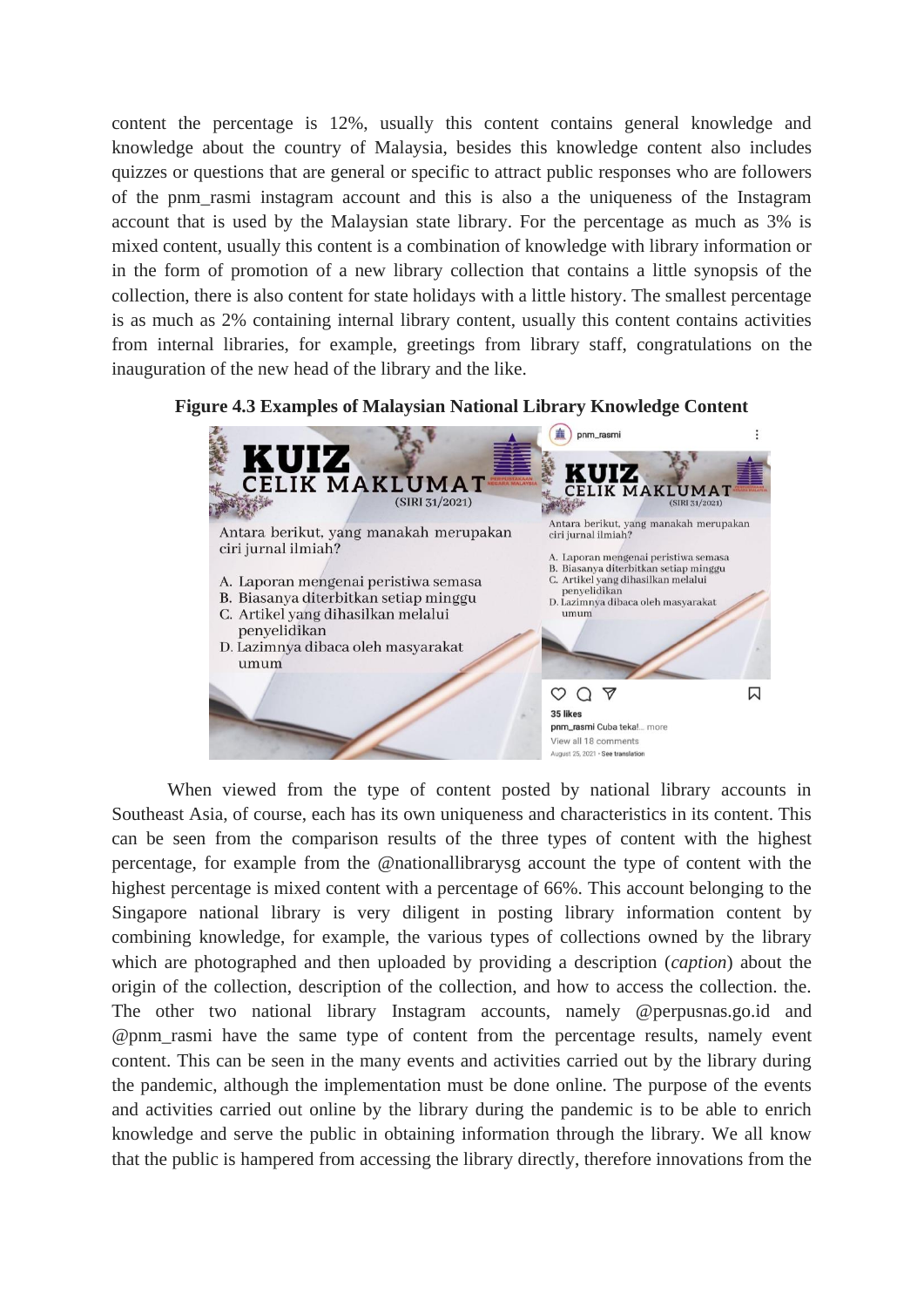library continue to be made to continue to be able to serve the community during the pandemic.

The uniqueness of each national library account's content is also different, where when viewed further the content from @nationallibrarysg is simpler, modern, and casual, and focuses more on information and knowledge. The [@perpusnas.go.id](http://perpusnas.go.id/) account in posting content is more focused, paying attention to design, uniformity, and beauty, of course the content sent does not eliminate the characteristics and content of the content posted. The @pnm\_rasmi account that has the most posts and content pays more attention to being active to continue to provide the latest information on what developments have been made by the library. In addition, the @pnm\_rasmi Instagram account has the most uniqueness in the content it posts, namely quiz content and quotes that are posted regularly. If you pay close attention, the account that has quiz content and quotes is only the  $@pnm$  rasmi account, where content about quizzes containing various questions ranging from general science, Arabic, knowledge about libraries and others is only found on the Instagram account of the Malaysian national library. In addition, there are also *quotes* containing motivation and aphorisms that are regularly posted. This type of content is not found on the other two national library Instagram accounts.

Of course, every country in posting content has its own purpose, besides wanting to continue to serve and provide information to the public, the national library also wants to continue to exist on social media platforms, especially Instagram. By continuing to use Instagram, the library will certainly not sink in its existence and will continue to make creative innovations to be able to surf further.

## **C. User Responses**

Knowing user responses is an important point in studying the use of Instagram for library promotion. According to Suharso & Muntiah (2020) the aspect of user response can see how enthusiastic the followers of Instagram accounts are. User responses can be seen from the number of likes and comments on the uploaded content. The following is a table about the follower responses of three Instagram libraries in Southeast Asia which are discussed from three things, namely likes, comments, and views.

|                         | <b>National Library Instagram</b> |                  |                 |  |
|-------------------------|-----------------------------------|------------------|-----------------|--|
| <b>User Responses</b>   | <b>Indonesia</b>                  | <b>Singapura</b> | <b>Malaysia</b> |  |
| <b>Average Likes</b>    | 35062                             | 2080             | 3553            |  |
| <b>Maximum Likes</b>    | 53595                             | 4564             | 6112            |  |
| <b>Minimum Likes</b>    | 22650                             | 491              | 1443            |  |
| <b>Average Comments</b> | 1124                              | 25               | 145             |  |
| <b>Maximum Comments</b> | 2685                              | 107              | 563             |  |
| <b>Minimum Comments</b> | 587                               | 0                | 36              |  |
| <b>Average Views</b>    | 19173                             | 5782             | 1226            |  |
| <b>Maximum Views</b>    | 65327                             | 42496            | 5271            |  |

**Tabel 4.2 Number of Instagram User Responses**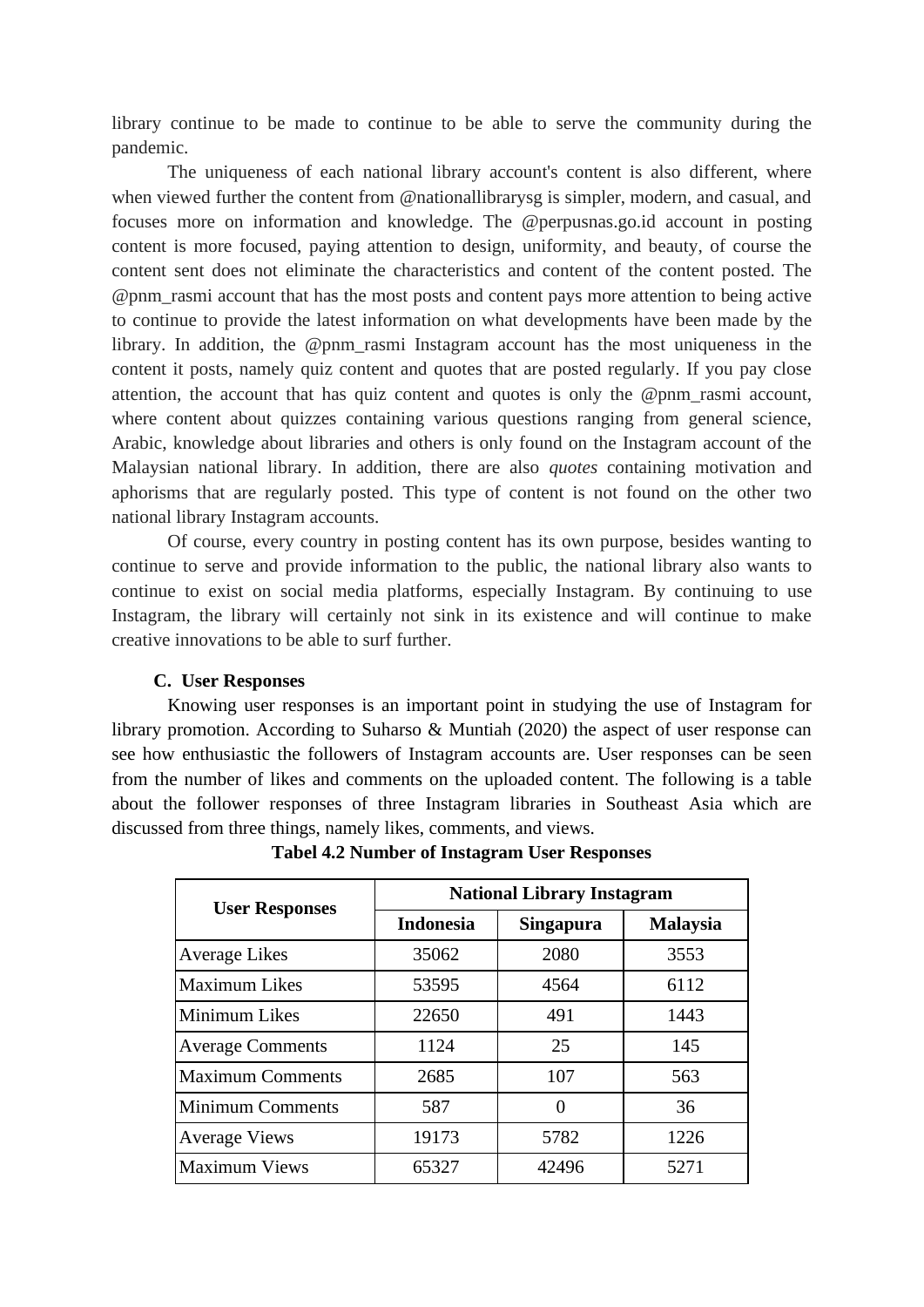| Minimum Views |  | ን ሬር | $\sim$ |
|---------------|--|------|--------|
|---------------|--|------|--------|

The first user response is based on the number of likes. Indonesia gets an average of 35062 likes per month, with the maximum number in August 2020 being 53595 likes and the minimum number in February 2020 being 22650 likes. Then Singapore gets an average of 2080 likes per month, with the maximum number in May 2021 being 4564 likes and the minimum number in January 2020 being 491 likes. Meanwhile, Malaysia gets an average of 3553 likes per month, with the maximum number in January 2021 being 6112 likes and the minimum number in September 2021 being 1443 likes.

The second user response is based on the number of comments. Indonesia gets an average of 1124 comments per month, with a maximum number of 2685 comments in September 2021 and a minimum number of 587 comments in March 2020. On the other hand, Singapore gets an average of 25 comments per month, with a maximum number of 107 comments in August 2021 and a minimum number of 0 comments in September 2020. Then Malaysia gets an average of 145 comments per month, with a maximum number of 563 comments in March 2020 and a minimum number of 36 comments in January 2020.

Furthermore, the user response is seen from the number of views. Indonesia gets an average of 19173 views per month, with a maximum number in June 2020 of 65327 views and a minimum number of 1829 views in October 2020. Singapore gets an average of 5782 views per month, with a maximum number in May 2020 of 42496 views and a minimum number of 269 views in March 2021. Meanwhile, Malaysia gets an average of 1226 views per month, with a maximum number in March 2020 of 5271 views and a minimum number of 157 views in April 2021.



**Graph 4.3 User Response Comparison**

Based on Graph 4.3, it can be seen how the user responses from the three Instagram National Libraries compare in Southeast Asia. Indonesia got the most likes and comments, followed by Malaysia and then Singapore. As for the number of views, Indonesia gets the most views, followed by Singapore and then Malaysia. Overall, the National Library of Indonesia's Instagram has the highest user response in terms of number of likes, comments, and views.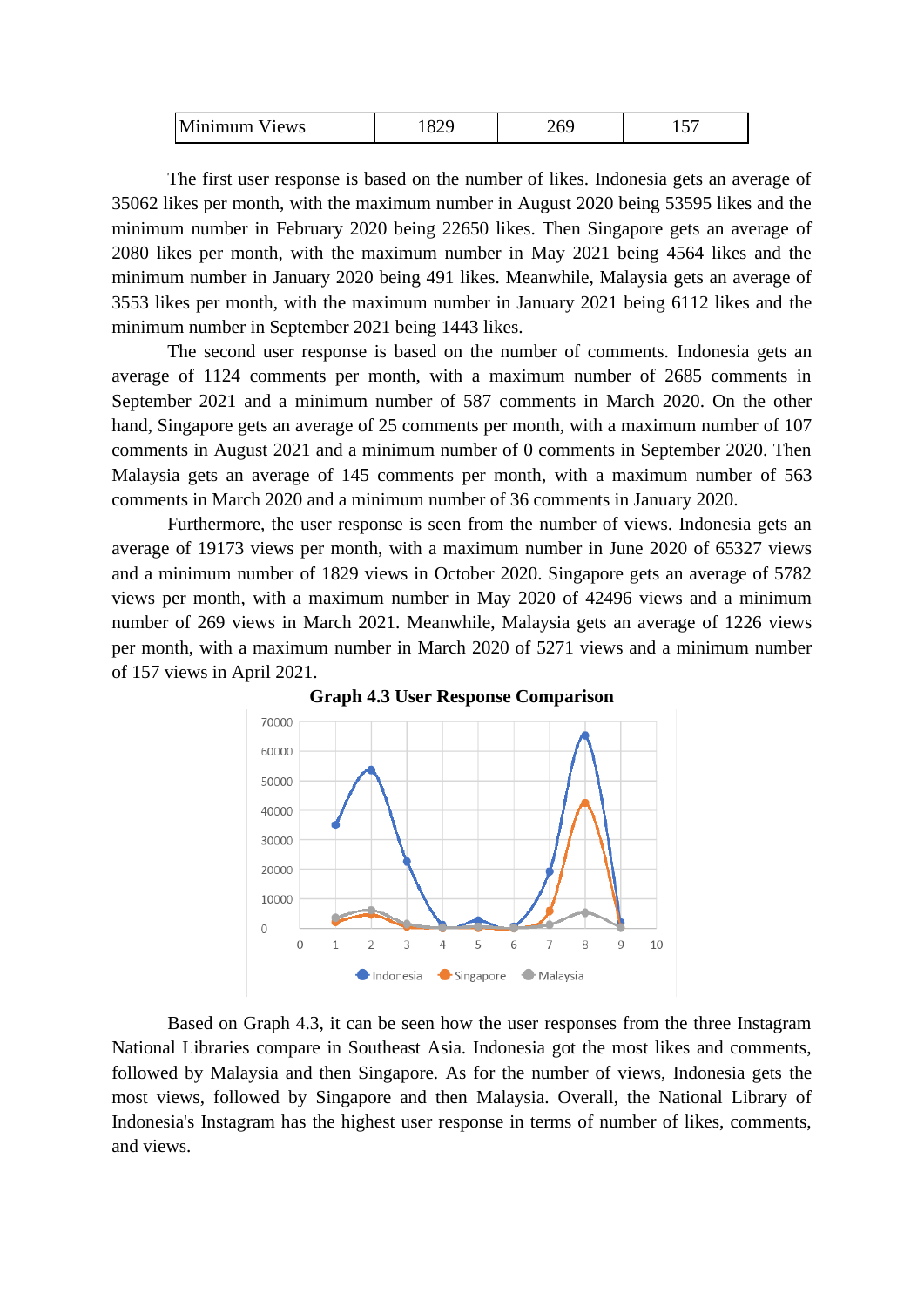#### **D. Utilization of Instagram Features**

The study of library promotion through Instagram according to the research of Suharso and Pramesti (2019) can be studied by identifying how libraries take advantage of all existing features on Instagram in carrying out library promotions. Utilization of the features in question include Instagram stories, uploading videos, uploading photos, and even doing live Instagram. The table below shows what features are already being utilized by the three National Libraries in Southeast Asia.

| No. | <b>Instagram</b><br><b>Features</b> | <b>National Library Instagram</b> |                  |                 |
|-----|-------------------------------------|-----------------------------------|------------------|-----------------|
|     |                                     | Indonesia                         | <b>Singapore</b> | <b>Malaysia</b> |
|     | Post                                | V                                 | V                | v               |
| 2   | Reel                                | v                                 |                  | v               |
| 3   | Story                               | $\mathbf{V}$                      | V                | V               |
| 4   | <b>Story Highlight</b>              | v                                 | v                | V               |
| 5   | Live                                | v                                 | v                | v               |
| 6   | Guide                               |                                   |                  |                 |
|     | Video                               | v                                 | v                | v               |

**Tabel 4.3 Utilization of Instagram Features**

Based on observations, Indonesia and Malaysia have used various Instagram features such as posts, reels, stories, story highlights, live, and videos. While the feature that has not been used is the guide feature. Furthermore, Singapore has taken advantage of various Instagram features such as posts, stories, story highlights, live, and videos. While the features that have not been used are the reel and guide features. It can be concluded that the three Instagram National Libraries have utilized various Instagram features in carrying out library promotions. Six Instagram features such as posts, stories, story highlights, live, and videos have been utilized by the three National Libraries. Then the three of them have not taken advantage of the guide feature.

**Image 4.4 Utilization of Instagram Features**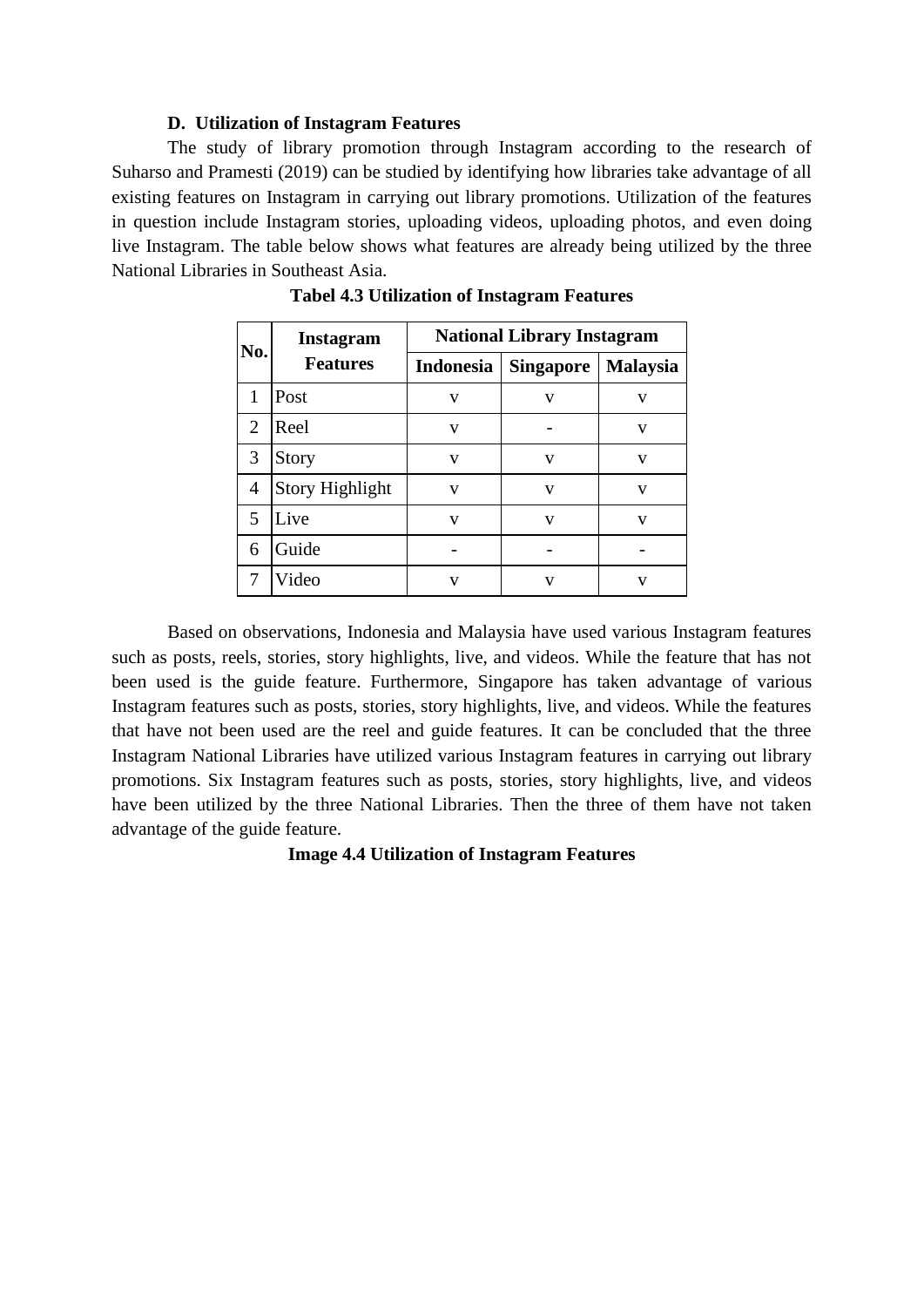

## **V. Conclusion**

During the Covid-19 pandemic, three National Libraries in Southeast Asia have utilized Instagram as a forum for library promotion and a source of information for users. The three Instagram accounts of National Libraries in Southeast Asia, namely Indonesia ([@perpusnas.go.id\)](http://perpusnas.go.id/), Singapore (@nationallibrarysg) and Malaysia (@pnm\_rasmi) have different characteristics based on the posting frequency, content types, user responses, and use of Instagram features.

Based on the posting frequency, Malaysia has the highest frequency. Then Indonesia and the least is Singapore. The frequency of this shipment is the frequency of shipments made during the pandemic. Each national library has its own content type characteristics. Singapore sent the most mixed content, Indonesia and Malaysia both sent the most event content. Some of the event contents organized by the Malaysian and Indonesian Libraries are virtual events considering the Covid-19 pandemic situation that has hit the whole world. In response, Indonesian users received the most likes and comments, followed by Malaysia and then Singapore. As for the number of views, Indonesia gets the most views, followed by Singapore and then Malaysia. The three National Libraries have utilized various Instagram features such as posts, stories, story highlights, live, and videos. The reels feature has been used by Indonesia and Malaysia. The feature that has not been used by the three is the guide feature.

Suggestions that can be given are to rebrand accounts such as creating design concepts and feeds by utilizing the latest design applications. To make content recipients' coverage wider, all three must maximize the reels feature. Diligently promoting Instagram accounts will increase the number of followers. To attract people's interest, the three must create more diverse types of content and consistently create quality, useful, current, and needed content.